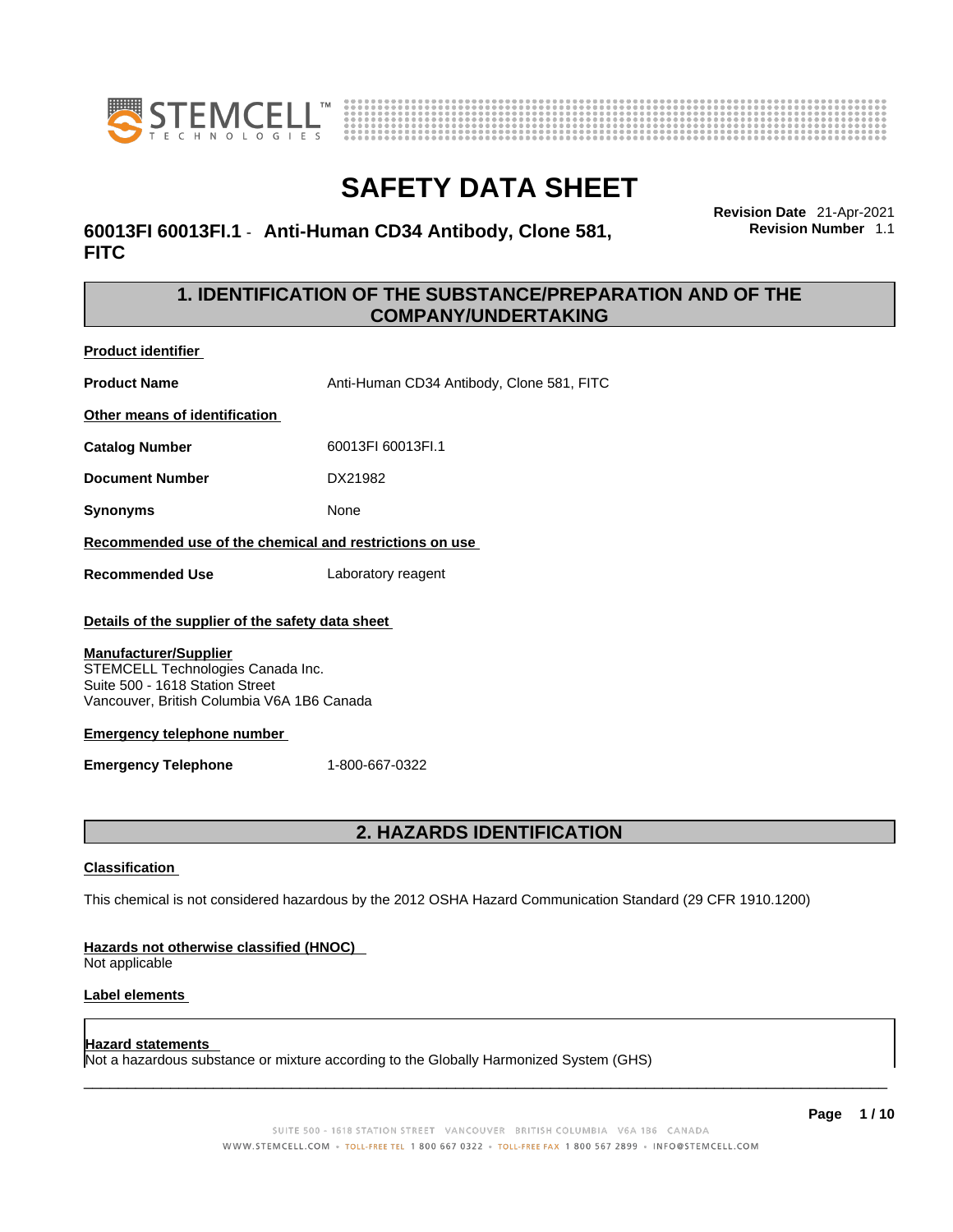



\_\_\_\_\_\_\_\_\_\_\_\_\_\_\_\_\_\_\_\_\_\_\_\_\_\_\_\_\_\_\_\_\_\_\_\_\_\_\_\_\_\_\_\_\_\_\_\_\_\_\_\_\_\_\_\_\_\_\_\_\_\_\_\_\_\_\_\_\_\_\_\_\_\_\_\_\_\_\_\_\_\_\_\_\_\_\_\_\_\_\_\_\_ **Revision Date** 21-Apr-2021 **60013FI 60013FI.1** - **Anti-Human CD34 Antibody, Clone 581, FITC** 

The product contains no substances which at their given concentration, are considered to be hazardous to health.

**Appearance** Clear **Physical state** Liquid **Odor** No data available

**Revision Number** 1.1

**Other Information** 

Not applicable

**Unknown acute toxicity** 0 % of the mixture consists of ingredient(s) of unknown toxicity

0 % of the mixture consists of ingredient(s) of unknown acute oral toxicity

0 % of the mixture consists of ingredient(s) of unknown acute dermal toxicity

0 % of the mixture consists of ingredient(s) of unknown acute inhalation toxicity (gas)

0 % of the mixture consists of ingredient(s) of unknown acute inhalation toxicity (vapor)

0 % of the mixture consists of ingredient(s) of unknown acute inhalation toxicity (dust/mist)

#### **3. COMPOSITION/INFORMATION ON INGREDIENTS**

#### **Substance**

Not applicable.

#### **Mixture**

Not a hazardous substance or mixture according to the Globally Harmonized System (GHS)

\*The exact percentage (concentration) ofcomposition has been withheld as a trade secret.

#### **4. FIRST AID MEASURES**

#### **Description of first aid measures**

| <b>Inhalation</b>   | Remove to fresh air.                                                                                                    |
|---------------------|-------------------------------------------------------------------------------------------------------------------------|
| Eye contact         | Rinse thoroughly with plenty of water for at least 15 minutes, lifting lower and upper eyelids.<br>Consult a physician. |
| <b>Skin contact</b> | Wash skin with soap and water.                                                                                          |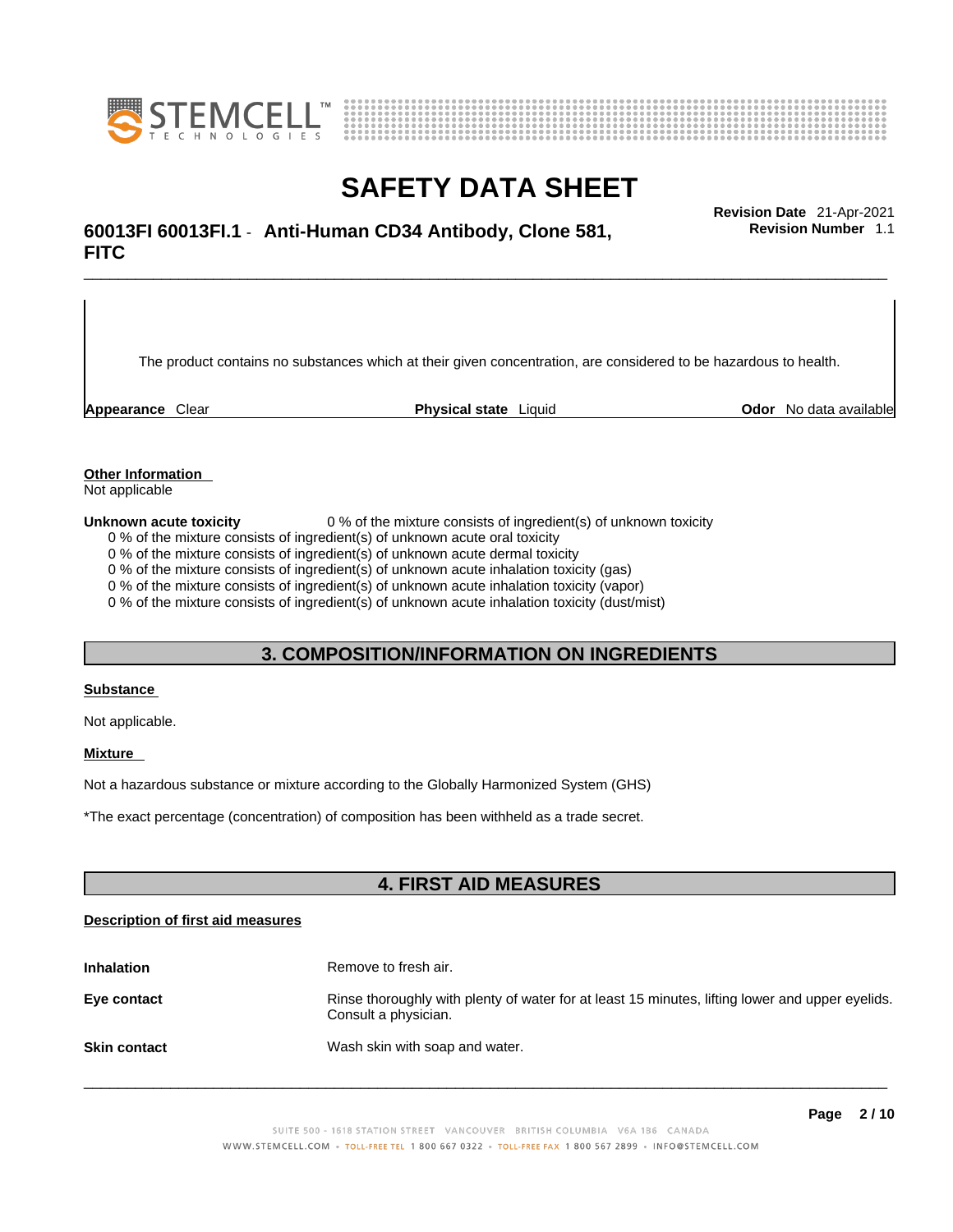



### \_\_\_\_\_\_\_\_\_\_\_\_\_\_\_\_\_\_\_\_\_\_\_\_\_\_\_\_\_\_\_\_\_\_\_\_\_\_\_\_\_\_\_\_\_\_\_\_\_\_\_\_\_\_\_\_\_\_\_\_\_\_\_\_\_\_\_\_\_\_\_\_\_\_\_\_\_\_\_\_\_\_\_\_\_\_\_\_\_\_\_\_\_ **Revision Date** 21-Apr-2021 **60013FI 60013FI.1** - **Anti-Human CD34 Antibody, Clone 581, FITC**

**Ingestion** Clean mouth with water and drink afterwards plenty of water. **Most important symptoms and effects, both acute and delayed Symptoms** No information available. **Indication of any immediate medical attention and special treatment needed Note to physicians** Treat symptomatically. **5. FIRE-FIGHTING MEASURES Suitable Extinguishing Media** Use extinguishing measures that are appropriate to local circumstances and the surrounding environment. **Unsuitable extinguishing media** CAUTION: Use of water spray when fighting fire may be inefficient. **Specific hazards arising from the chemical** No information available. **Explosion data Sensitivity to Mechanical Impact** None. **Sensitivity to Static Discharge** None. **Special protective equipment for fire-fighters** Firefighters should wear self-contained breathing apparatus and full firefighting turnout gear. Use personal protection equipment. **6. ACCIDENTAL RELEASE MEASURES Personal precautions, protective equipment and emergency procedures Personal precautions** Ensure adequate ventilation.

**Environmental precautions** See Section 12 for additional Ecological Information.

#### **Methods and material for containment and cleaning up**

**Methods for containment** Prevent further leakage or spillage if safe to do so.

**Environmental precautions** 

 $\_$  ,  $\_$  ,  $\_$  ,  $\_$  ,  $\_$  ,  $\_$  ,  $\_$  ,  $\_$  ,  $\_$  ,  $\_$  ,  $\_$  ,  $\_$  ,  $\_$  ,  $\_$  ,  $\_$  ,  $\_$  ,  $\_$  ,  $\_$  ,  $\_$  ,  $\_$  ,  $\_$  ,  $\_$  ,  $\_$  ,  $\_$  ,  $\_$  ,  $\_$  ,  $\_$  ,  $\_$  ,  $\_$  ,  $\_$  ,  $\_$  ,  $\_$  ,  $\_$  ,  $\_$  ,  $\_$  ,  $\_$  ,  $\_$  ,

**Revision Number** 1.1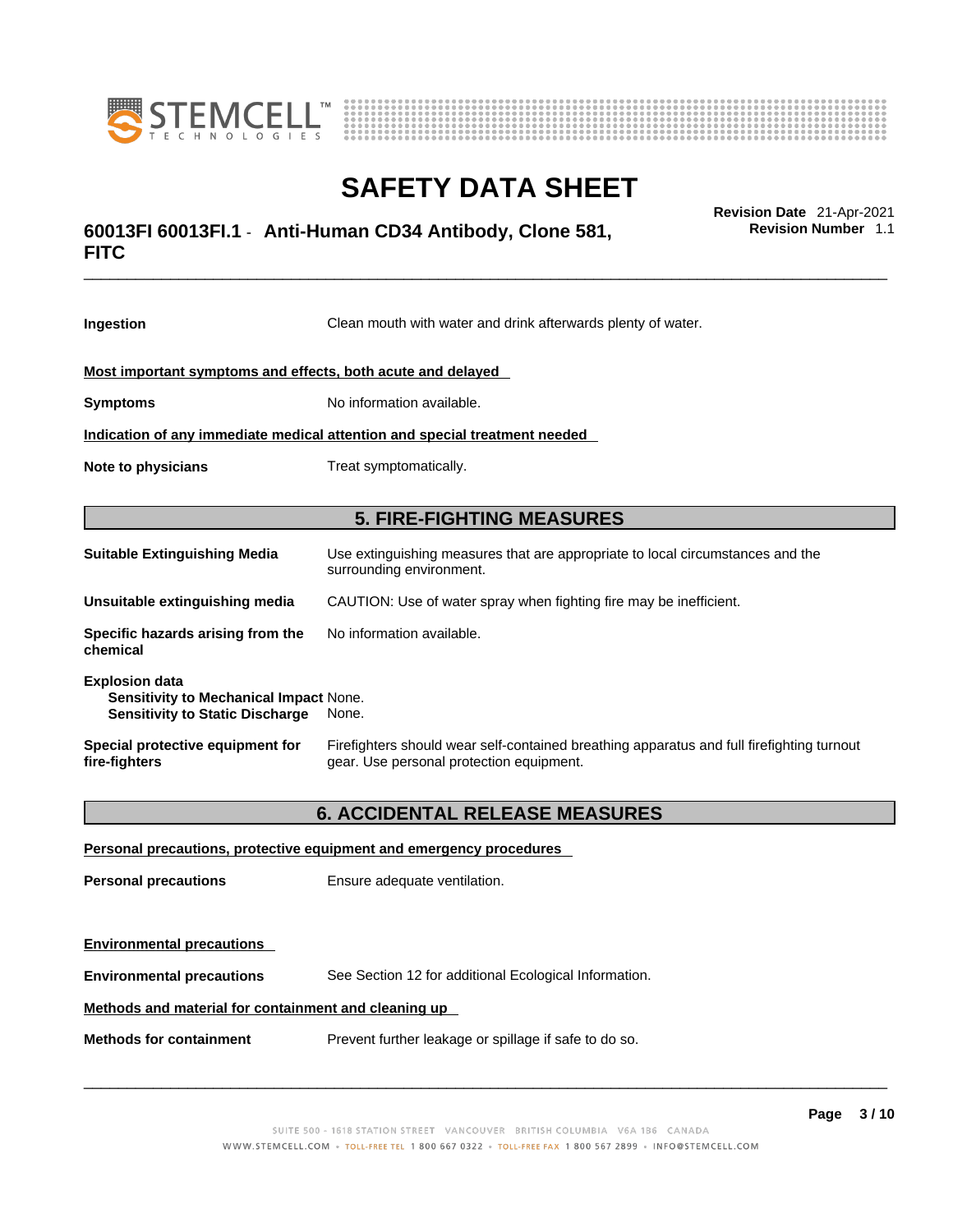



### \_\_\_\_\_\_\_\_\_\_\_\_\_\_\_\_\_\_\_\_\_\_\_\_\_\_\_\_\_\_\_\_\_\_\_\_\_\_\_\_\_\_\_\_\_\_\_\_\_\_\_\_\_\_\_\_\_\_\_\_\_\_\_\_\_\_\_\_\_\_\_\_\_\_\_\_\_\_\_\_\_\_\_\_\_\_\_\_\_\_\_\_\_ **Revision Date** 21-Apr-2021 **60013FI 60013FI.1** - **Anti-Human CD34 Antibody, Clone 581, FITC**

**Revision Number** 1.1

| Methods for cleaning up         | Pick up and transfer to properly labeled containers.                                 |
|---------------------------------|--------------------------------------------------------------------------------------|
| Prevention of secondary hazards | Clean contaminated objects and areas thoroughly observing environmental regulations. |

### **7. HANDLING AND STORAGE**

| <b>FIGURIOUS IOI SAIG HAHUIHIY</b>                           |                                                                                     |  |
|--------------------------------------------------------------|-------------------------------------------------------------------------------------|--|
| Advice on safe handling                                      | Handle in accordance with good industrial hygiene and safety practice.              |  |
| Conditions for safe storage, including any incompatibilities |                                                                                     |  |
| <b>Storage Conditions</b>                                    | Store in accordance with information listed on the Product Information Sheet (PIS). |  |

#### **8. EXPOSURE CONTROLS/PERSONAL PROTECTION**

#### **Control parameters**

**Precautions for safe handling**

**Exposure Limits** This product, as supplied, does not contain any hazardous materials with occupational exposure limits established by the region specific regulatory bodies.

#### **Appropriate engineering controls**

| <b>Engineering controls</b> | Showers              |
|-----------------------------|----------------------|
|                             | Eyewash stations     |
|                             | Ventilation systems. |

**Individual protection measures, such as personal protective equipment Eye/face protection** No special protective equipment required. **Skin and body protection** No special protective equipment required. **Respiratory protection** No protective equipment is needed under normal use conditions. If exposure limits are exceeded or irritation is experienced, ventilation and evacuation may be required. **General hygiene considerations** Handle in accordance with good industrial hygiene and safety practice.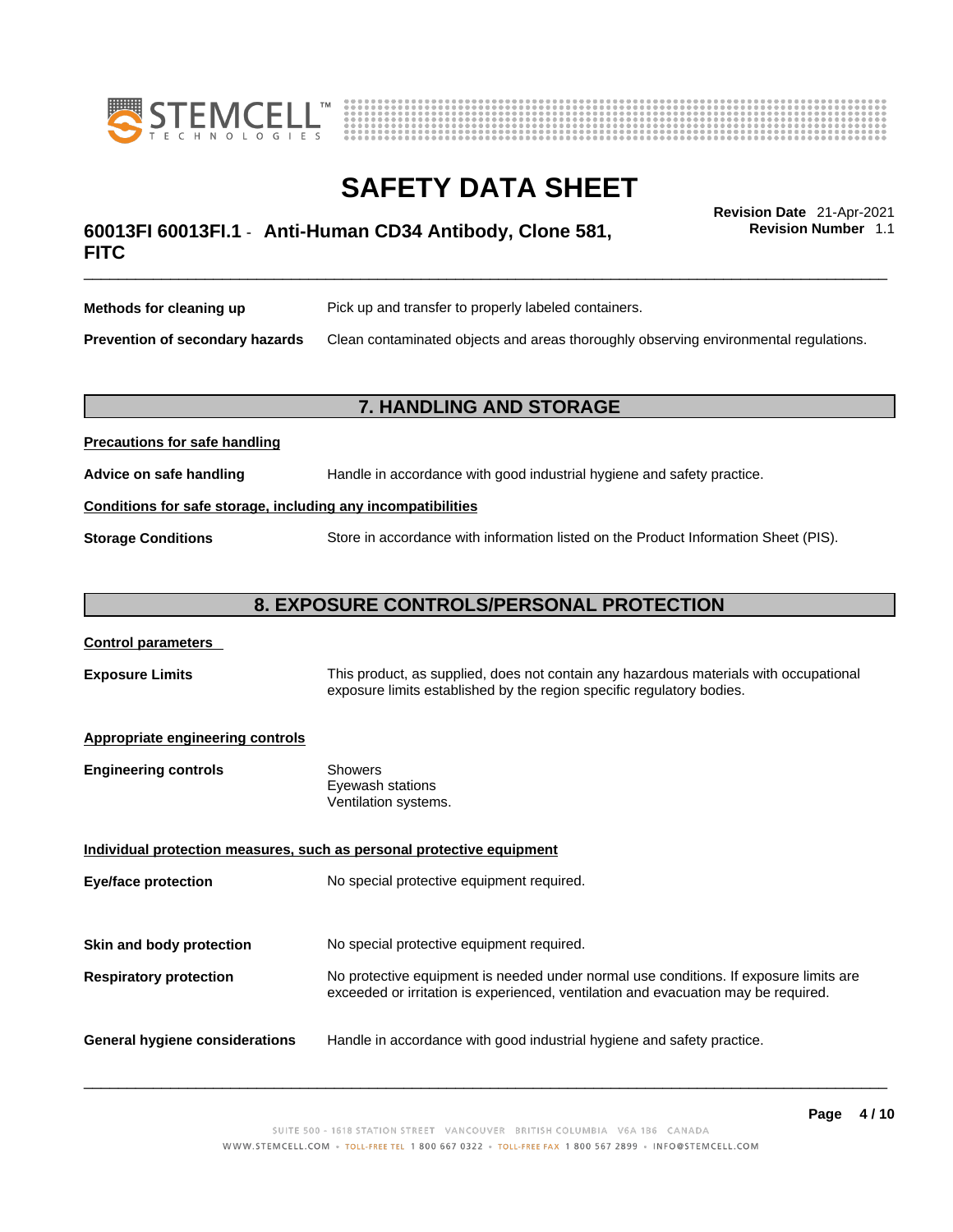



\_\_\_\_\_\_\_\_\_\_\_\_\_\_\_\_\_\_\_\_\_\_\_\_\_\_\_\_\_\_\_\_\_\_\_\_\_\_\_\_\_\_\_\_\_\_\_\_\_\_\_\_\_\_\_\_\_\_\_\_\_\_\_\_\_\_\_\_\_\_\_\_\_\_\_\_\_\_\_\_\_\_\_\_\_\_\_\_\_\_\_\_\_ **Revision Date** 21-Apr-2021 **60013FI 60013FI.1** - **Anti-Human CD34 Antibody, Clone 581, FITC** 

**9. PHYSICAL AND CHEMICAL PROPERTIES Information on basic physical and chemical properties Physical state** Liquid **Appearance** Clear<br> **Color** No int **Color Color Color Color Color Color Color No** data available **Odor Odor No data available**<br> **Odor threshold No data available No data available Explosive properties** No data available **Oxidizing properties** No information available **Other Information Softening point** No information available **Molecular weight** No information available **Molecular formula** No information available<br>**VOC Content (%)** No information available **VOC** Content (%) **Liquid Density** No information available **Bulk density No information available 10. STABILITY AND REACTIVITY Property CONSCRUTE IN THE VALUES REMARKS • Method pH** No data available None known **Melting point / freezing point Boiling point / boiling range Modata available None known Flash point Communist Communist Communist Communist Communist Communist Communist Communist Communist Communist Communist Communist Communist Communist Communist Communist Communist Communist Communist Communist Communi Evaporation rate Configure 1 Accord None Configure 1 Accord None known**<br> **Elammability (solid. gas)** No data available **None known** None known **Flammability (solid, gas)** No data available None known **Flammability Limit in Air None known None known Upper flammability limit:** No data available **Lower flammability limit:** No data available **Vapor pressure No data available None known Vapor density Notata available None known Relative density No data available None known Water solubility No data available Mone known**<br> **Solubility in other solvents** No data available None known None known **Solubility in other solvents** No data available **None known**<br> **Partition coefficient** No data available **None known**<br>
None known **Partition coefficient**<br>**Autoignition temperature** No data available **Autoignition temperature No data available None known**<br> **Decomposition temperature** No data available **None known**<br>
None known **Decomposition temperature** No data available None known<br> **Kinematic viscosity** No data available None known **Kinematic viscosity** No data available<br> **Dynamic viscosity** No data available **Dynamic viscosity** None known

**Reactivity No information available.** 

**Chemical stability** Stable under normal conditions.

 $\_$  ,  $\_$  ,  $\_$  ,  $\_$  ,  $\_$  ,  $\_$  ,  $\_$  ,  $\_$  ,  $\_$  ,  $\_$  ,  $\_$  ,  $\_$  ,  $\_$  ,  $\_$  ,  $\_$  ,  $\_$  ,  $\_$  ,  $\_$  ,  $\_$  ,  $\_$  ,  $\_$  ,  $\_$  ,  $\_$  ,  $\_$  ,  $\_$  ,  $\_$  ,  $\_$  ,  $\_$  ,  $\_$  ,  $\_$  ,  $\_$  ,  $\_$  ,  $\_$  ,  $\_$  ,  $\_$  ,  $\_$  ,  $\_$  ,

**Revision Number** 1.1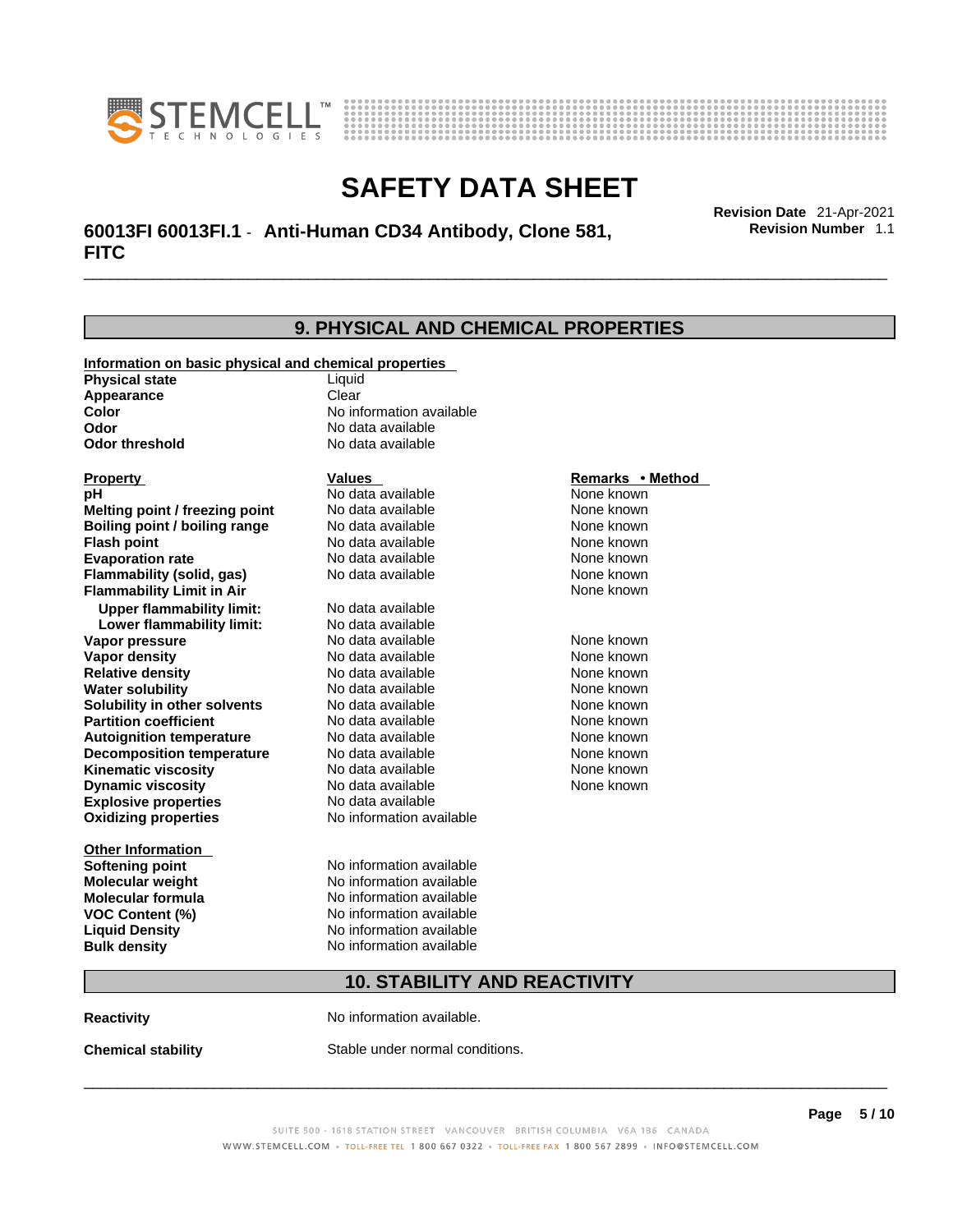



### \_\_\_\_\_\_\_\_\_\_\_\_\_\_\_\_\_\_\_\_\_\_\_\_\_\_\_\_\_\_\_\_\_\_\_\_\_\_\_\_\_\_\_\_\_\_\_\_\_\_\_\_\_\_\_\_\_\_\_\_\_\_\_\_\_\_\_\_\_\_\_\_\_\_\_\_\_\_\_\_\_\_\_\_\_\_\_\_\_\_\_\_\_ **Revision Date** 21-Apr-2021 **60013FI 60013FI.1** - **Anti-Human CD34 Antibody, Clone 581, FITC**

**Revision Number** 1.1

| <b>Possibility of hazardous reactions</b> None under normal processing.    |                                           |
|----------------------------------------------------------------------------|-------------------------------------------|
| <b>Conditions to avoid</b>                                                 | None known based on information supplied. |
| Incompatible materials                                                     | None known based on information supplied. |
| Hazardous decomposition products None known based on information supplied. |                                           |

### **11. TOXICOLOGICAL INFORMATION**

#### **Information on likely routes of exposure**

#### **Product Information**

| <b>Inhalation</b>                                                            | Specific test data for the substance or mixture is not available. |
|------------------------------------------------------------------------------|-------------------------------------------------------------------|
| Eye contact                                                                  | Specific test data for the substance or mixture is not available. |
| <b>Skin contact</b>                                                          | Specific test data for the substance or mixture is not available. |
| Ingestion                                                                    | Specific test data for the substance or mixture is not available. |
| Symptoms related to the physical, chemical and toxicological characteristics |                                                                   |

**Symptoms** No information available.

**Numerical measures of toxicity**

**Acute toxicity**

**Unknown acute toxicity** 0 % of the mixture consists of ingredient(s) of unknown toxicity

0 % of the mixture consists of ingredient(s) of unknown acute oral toxicity

0 % of the mixture consists of ingredient(s) of unknown acute dermal toxicity

0 % of the mixture consists of ingredient(s) of unknown acute inhalation toxicity (gas)

0 % of the mixture consists of ingredient(s) of unknown acute inhalation toxicity (vapor)

0 % of the mixture consists of ingredient(s) of unknown acute inhalation toxicity (dust/mist) Product Information

#### **Delayed and immediate effects as well as chronic effects from short and long-term exposure**

| <b>Skin corrosior</b><br>ion/irritation | `available.<br>No inforn<br>nation |
|-----------------------------------------|------------------------------------|
| Produc<br><b>Information</b>            |                                    |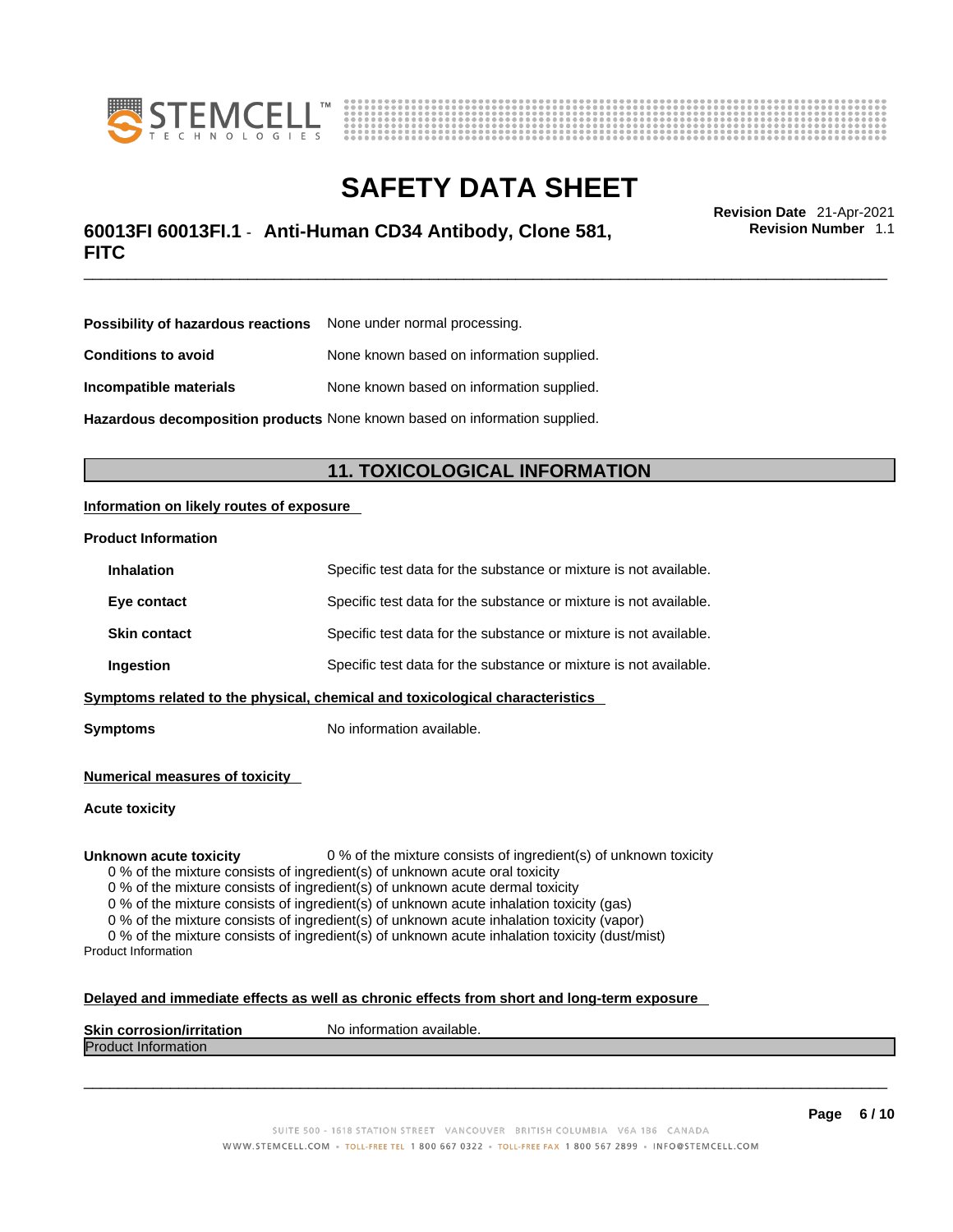

**Ecotoxicity** 



# **SAFETY DATA SHEET**

### \_\_\_\_\_\_\_\_\_\_\_\_\_\_\_\_\_\_\_\_\_\_\_\_\_\_\_\_\_\_\_\_\_\_\_\_\_\_\_\_\_\_\_\_\_\_\_\_\_\_\_\_\_\_\_\_\_\_\_\_\_\_\_\_\_\_\_\_\_\_\_\_\_\_\_\_\_\_\_\_\_\_\_\_\_\_\_\_\_\_\_\_\_ **Revision Date** 21-Apr-2021 **60013FI 60013FI.1** - **Anti-Human CD34 Antibody, Clone 581, FITC**

**Revision Number** 1.1

| Serious eye damage/eye irritation | No information available.  |  |
|-----------------------------------|----------------------------|--|
| <b>Product Information</b>        |                            |  |
| Respiratory or skin sensitization | No information available.  |  |
| <b>Product Information</b>        |                            |  |
| <b>Germ cell mutagenicity</b>     | No information available.  |  |
| <b>Product Information</b>        |                            |  |
| Carcinogenicity                   | No information available.  |  |
| <b>Reproductive toxicity</b>      | No information available.  |  |
| <b>Product Information</b>        |                            |  |
| <b>STOT - single exposure</b>     | No information available.  |  |
| <b>Product Information</b>        |                            |  |
| <b>STOT - repeated exposure</b>   | No information available.  |  |
|                                   | <b>Product Information</b> |  |
| <b>Aspiration hazard</b>          | No information available.  |  |

## **12. ECOLOGICAL INFORMATION**

| <b>ECOTOXICITY</b><br><b>Product Information</b>                  |                                    |  |
|-------------------------------------------------------------------|------------------------------------|--|
| No information available.<br><b>Persistence and degradability</b> |                                    |  |
| <b>Bioaccumulation</b>                                            | There is no data for this product. |  |
| Other adverse effects                                             | No information available.          |  |

### **13. DISPOSAL CONSIDERATIONS**

| Waste treatment methods                |                                                                                                                    |
|----------------------------------------|--------------------------------------------------------------------------------------------------------------------|
| Waste from residues/unused<br>products | Dispose of in accordance with local regulations. Dispose of waste in accordance with<br>environmental legislation. |
| <b>Contaminated packaging</b>          | Do not reuse empty containers.                                                                                     |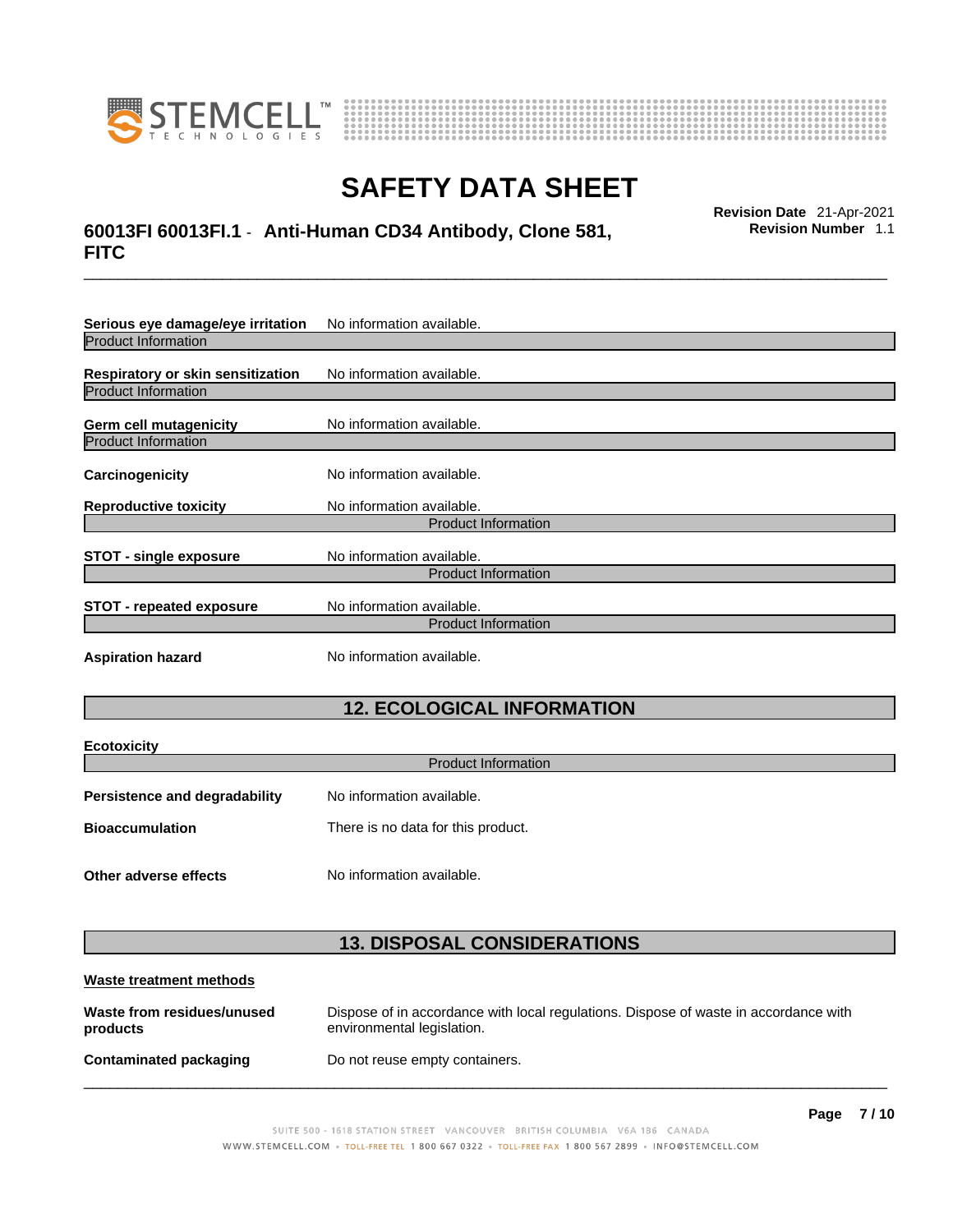



### \_\_\_\_\_\_\_\_\_\_\_\_\_\_\_\_\_\_\_\_\_\_\_\_\_\_\_\_\_\_\_\_\_\_\_\_\_\_\_\_\_\_\_\_\_\_\_\_\_\_\_\_\_\_\_\_\_\_\_\_\_\_\_\_\_\_\_\_\_\_\_\_\_\_\_\_\_\_\_\_\_\_\_\_\_\_\_\_\_\_\_\_\_ **Revision Date** 21-Apr-2021 **60013FI 60013FI.1** - **Anti-Human CD34 Antibody, Clone 581, FITC**

**US EPA Waste Number** P105

#### **14. TRANSPORT INFORMATION**

| <b>DOT</b>  | Not regulated |
|-------------|---------------|
| <b>TDG</b>  | Not regulated |
| MEX         | Not regulated |
| ICAO (air)  | Not regulated |
| <b>IATA</b> | Not regulated |
| <b>IMDG</b> | Not regulated |
| RID         | Not regulated |
| ADR         | Not regulated |
| ADN         | Not regulated |

### **15. REGULATORY INFORMATION**

| <b>International Inventories</b> |                 |
|----------------------------------|-----------------|
| <b>TSCA</b>                      | Complies        |
| <b>DSL/NDSL</b>                  | Complies        |
| <b>EINECS/ELINCS</b>             | Complies        |
| <b>ENCS</b>                      | Does not comply |
| <b>IECSC</b>                     | Complies        |
| <b>KECL</b>                      | Complies        |
| <b>PICCS</b>                     | Complies        |
| <b>AICS</b>                      | Complies        |

 **Legend:** 

 **TSCA** - United States Toxic Substances Control Act Section 8(b) Inventory  **DSL/NDSL** - Canadian Domestic Substances List/Non-Domestic Substances List  **EINECS/ELINCS** - European Inventory of Existing Chemical Substances/European List of Notified Chemical Substances  **ENCS** - Japan Existing and New Chemical Substances  **IECSC** - China Inventory of Existing Chemical Substances  **KECL** - Korean Existing and Evaluated Chemical Substances

 $\_$  ,  $\_$  ,  $\_$  ,  $\_$  ,  $\_$  ,  $\_$  ,  $\_$  ,  $\_$  ,  $\_$  ,  $\_$  ,  $\_$  ,  $\_$  ,  $\_$  ,  $\_$  ,  $\_$  ,  $\_$  ,  $\_$  ,  $\_$  ,  $\_$  ,  $\_$  ,  $\_$  ,  $\_$  ,  $\_$  ,  $\_$  ,  $\_$  ,  $\_$  ,  $\_$  ,  $\_$  ,  $\_$  ,  $\_$  ,  $\_$  ,  $\_$  ,  $\_$  ,  $\_$  ,  $\_$  ,  $\_$  ,  $\_$  ,

**Revision Number** 1.1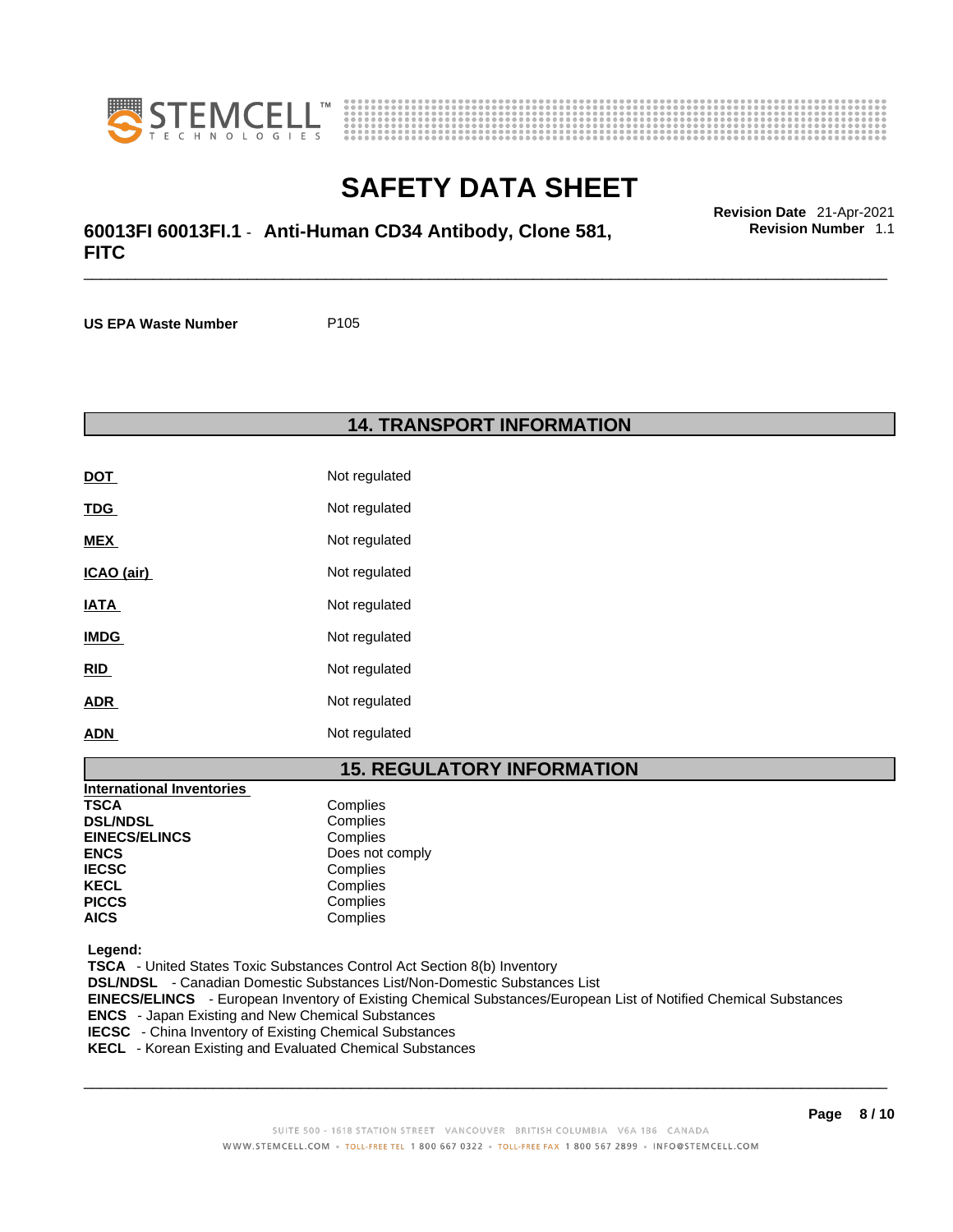



### \_\_\_\_\_\_\_\_\_\_\_\_\_\_\_\_\_\_\_\_\_\_\_\_\_\_\_\_\_\_\_\_\_\_\_\_\_\_\_\_\_\_\_\_\_\_\_\_\_\_\_\_\_\_\_\_\_\_\_\_\_\_\_\_\_\_\_\_\_\_\_\_\_\_\_\_\_\_\_\_\_\_\_\_\_\_\_\_\_\_\_\_\_ **Revision Date** 21-Apr-2021 **60013FI 60013FI.1** - **Anti-Human CD34 Antibody, Clone 581, FITC**

**Revision Number** 1.1

 **PICCS** - Philippines Inventory of Chemicals and Chemical Substances  **AICS** - Australian Inventory of Chemical Substances

#### **US Federal Regulations**

#### **SARA 313**

Section 313 of Title III of the Superfund Amendments and Reauthorization Act of 1986 (SARA). This product does not contain any chemicals which are subject to the reporting requirements of the Act and Title 40 of the Code of Federal Regulations, Part 372.

| SARA 311/312 Hazard Categories    |    |  |
|-----------------------------------|----|--|
| Acute health hazard               | N٥ |  |
| <b>Chronic Health Hazard</b>      | No |  |
| <b>Fire hazard</b>                | No |  |
| Sudden release of pressure hazard | No |  |
| <b>Reactive Hazard</b>            | No |  |

#### **CWA (Clean WaterAct)**

This product does not contain any substances regulated as pollutants pursuant to the Clean Water Act (40 CFR 122.21 and 40 CFR 122.42).

#### **CERCLA**

This material, as supplied, does not contain any substances regulated as hazardous substances under the Comprehensive Environmental Response Compensation and Liability Act (CERCLA) (40 CFR 302) or the Superfund Amendments and Reauthorization Act (SARA) (40 CFR 355). There may be specific reporting requirements at the local, regional, or state level pertaining to releases of this material.

#### **US State Regulations**

#### **California Proposition 65**

This product does not contain any Proposition 65 chemicals.

#### **U.S. State Right-to-Know Regulations**

#### **US State Regulations**

| Chemical name            | New Jersey | <b>Massachusetts</b> | Pennsylvania |
|--------------------------|------------|----------------------|--------------|
| Water                    |            |                      |              |
| 7732-18-5                |            |                      |              |
| Sodium Phosphate Dibasic |            |                      |              |
| 7558-79-4                |            |                      |              |
| Sodium Azide             |            |                      |              |
| 26628-22-8               |            |                      |              |